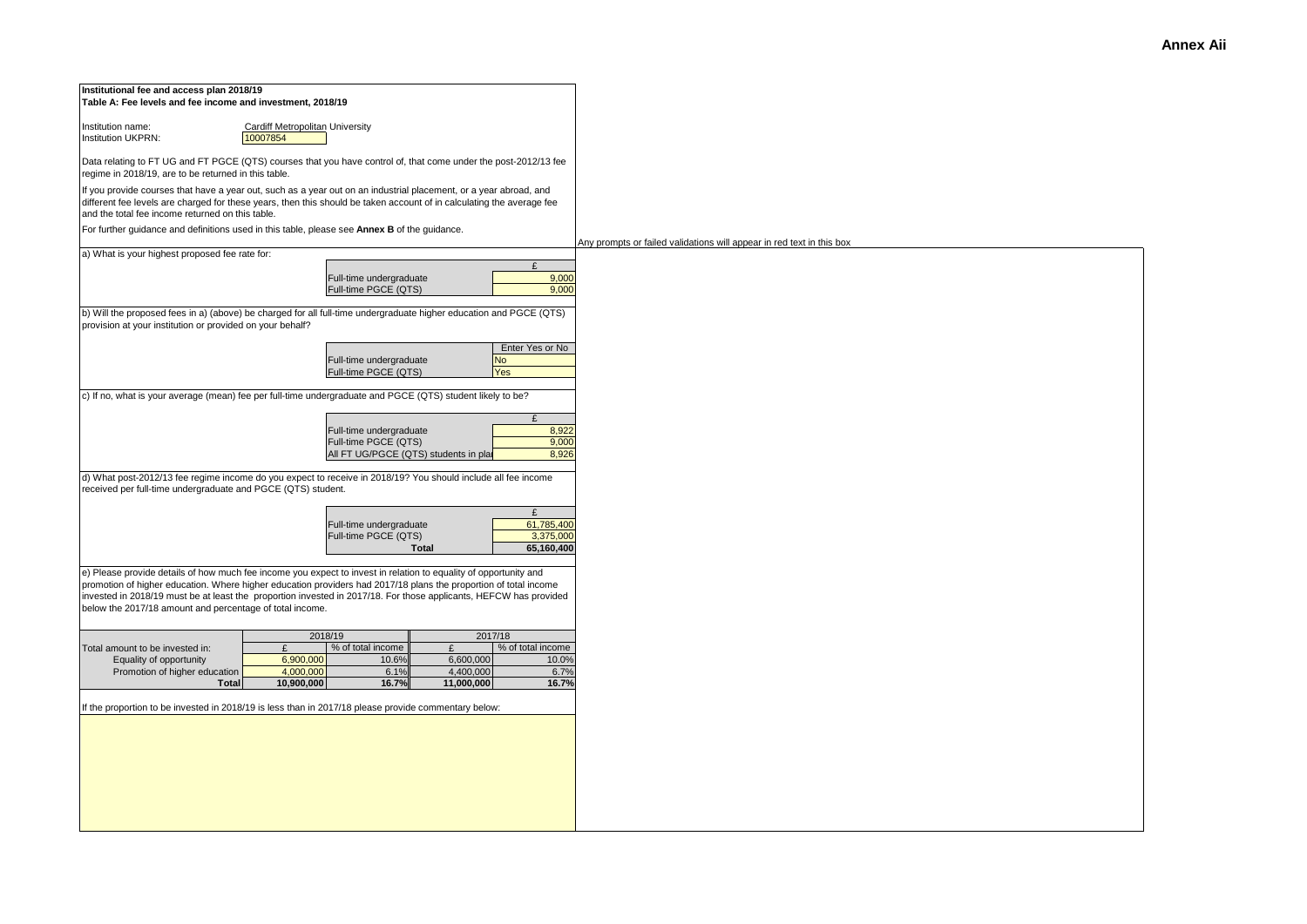### **Institutional fee and access plan 2018/19 Table B: Fee and access plan income forecast expenditure, 2018/19 There are prompts or failed validations**

Institution name: Cardiff Metropolitan University Institution UKPRN: 10007854

Forecast expenditure of the fee income returned in Table A, provided against the categories below, is to be returned in this table.

# **Guidance note**

The categories take account of the Welsh Government (WG) guidance to HEFCW on fee and access plans found in Annex A part 2 of HEFCW circular W16/03HE\* (paragraphs 4.18 and 4.19). Applicants should refer to paragraph 4.15 of the WG guidance on fee plans in completing this table and categorise expenditure on fee and acess plan objectives against the categories below.

The categories of equality of opportunity expenditure relate specifically to individuals from groups under-represented in higher education. HEFCW recognises that each applicant may choose to include similar activities under different categories.

Student financial suport activities will be a part of the applicant's total investment in categories of expenditure to support equality of opportunity and/or the promotion (as set out in<br>Table B (a) and (b)). Table B (d) b Applicants should set out their level of expenditure against each appropriate category. Not all categories will necessarily have expenditure returned against them.

Where expenditure is forecast in more than one category, it should be split between categories. Total expenditure against a) and b) should match the equivalent returned in Table A.

# **[\\*Ann](http://www.hefcw.ac.uk/documents/publications/circulars/circulars_2016/W16 03HE Annex A Part 2 Guidance to HEFCW on Fee and Access Plans.pdf)ex A Part 2 of HEFCW circular W16/03HE**

## **2018/19 fee and access plan income forecast expenditure**

|                                                                                                                                                                                                                                        |                                                                                             |                 |           |                                                                   |                |              | Any prompts or failed validations will appear in red text in this bo |  |  |  |  |
|----------------------------------------------------------------------------------------------------------------------------------------------------------------------------------------------------------------------------------------|---------------------------------------------------------------------------------------------|-----------------|-----------|-------------------------------------------------------------------|----------------|--------------|----------------------------------------------------------------------|--|--|--|--|
| a) Equality of opportunity                                                                                                                                                                                                             |                                                                                             |                 |           |                                                                   |                |              |                                                                      |  |  |  |  |
|                                                                                                                                                                                                                                        |                                                                                             |                 |           |                                                                   | 2018/19        | 2017/18      |                                                                      |  |  |  |  |
| Categories of expenditure to support individuals under represented in HE to:<br>1. promote and safequard fair access to higher education, including identifying individuals with the greatest potential from under-represented groups; |                                                                                             |                 |           |                                                                   | £<br>1,000,000 | £<br>925,000 |                                                                      |  |  |  |  |
| 2. attract and retain students and potential students from under-represented groups;                                                                                                                                                   |                                                                                             |                 |           |                                                                   | 1,780,000      | 1,750,000    |                                                                      |  |  |  |  |
| raise the educational aspirations and skills of people from under-represented groups to support success in higher education;<br>3.                                                                                                     |                                                                                             |                 |           |                                                                   | 600,000        | 560,000      |                                                                      |  |  |  |  |
| support and increase retention, progression and completion, particularly people from low participation neighbourhoods, looked after children, care leavers and carers;<br>4.                                                           |                                                                                             |                 |           |                                                                   | 1.300.000      | 1.230.000    |                                                                      |  |  |  |  |
| 5.                                                                                                                                                                                                                                     | improve the higher education experience for groups under-represented in higher education;   |                 |           |                                                                   |                |              |                                                                      |  |  |  |  |
| 6.                                                                                                                                                                                                                                     | provide to under-represented groups effective information, before and during their studies; |                 |           |                                                                   |                |              |                                                                      |  |  |  |  |
| 7. provide high quality academic and welfare support to groups under-represented in higher education; and                                                                                                                              | 1.000.000                                                                                   | 963,000         |           |                                                                   |                |              |                                                                      |  |  |  |  |
| 8. support the progress to employment or further study of groups under-represented in higher education.                                                                                                                                | 400,000                                                                                     | 389,000         |           |                                                                   |                |              |                                                                      |  |  |  |  |
| 9. Other, for example fee and access plan evaluation                                                                                                                                                                                   | 20,000                                                                                      | 23,000          |           |                                                                   |                |              |                                                                      |  |  |  |  |
|                                                                                                                                                                                                                                        | 6,900,000                                                                                   | 6,600,000       |           |                                                                   |                |              |                                                                      |  |  |  |  |
|                                                                                                                                                                                                                                        | Percentage of forecast expenditure to be spent on Equality of Opportunity<br>63.3%          | 60.0%           |           |                                                                   |                |              |                                                                      |  |  |  |  |
| b) Promotion of HE                                                                                                                                                                                                                     |                                                                                             |                 |           |                                                                   |                |              |                                                                      |  |  |  |  |
|                                                                                                                                                                                                                                        |                                                                                             |                 |           |                                                                   | 2018/19        | 2017/18      |                                                                      |  |  |  |  |
| Categories of expenditure to:                                                                                                                                                                                                          |                                                                                             |                 |           |                                                                   | £              | £            |                                                                      |  |  |  |  |
| 1. deliver more effective engagement with private, public or voluntary bodies and communities in Wales;                                                                                                                                |                                                                                             |                 |           |                                                                   | 500,000        | 565,000      |                                                                      |  |  |  |  |
| improve the quality of learning and teaching, with reference to the quality of the student experience;<br>2.                                                                                                                           |                                                                                             |                 |           |                                                                   | 1.100.000      | 1.130.000    |                                                                      |  |  |  |  |
| strengthen the employability of Welsh graduates;<br>3.                                                                                                                                                                                 |                                                                                             |                 |           |                                                                   | 1,450,000      | 1,545,000    |                                                                      |  |  |  |  |
| 4. promote Welsh higher education more effectively internationally;                                                                                                                                                                    |                                                                                             |                 |           |                                                                   | 150,000        | 185,000      |                                                                      |  |  |  |  |
| deliver sustainable higher education; and<br>5.                                                                                                                                                                                        |                                                                                             |                 |           |                                                                   | 400,000        | 428,000      |                                                                      |  |  |  |  |
| raise awareness of the value of higher education to potential students.<br>6.                                                                                                                                                          |                                                                                             |                 |           |                                                                   | 400,000        | 512,000      |                                                                      |  |  |  |  |
| 7. Other, for example fee and access plan evaluation.                                                                                                                                                                                  |                                                                                             |                 |           |                                                                   |                | 35,000       |                                                                      |  |  |  |  |
|                                                                                                                                                                                                                                        |                                                                                             |                 |           | Total                                                             | 4.000.000      | 4.400.000    |                                                                      |  |  |  |  |
|                                                                                                                                                                                                                                        |                                                                                             |                 |           | Percentage of forecast expenditure to be spent on Promotion of HE | 36.7%          | 40.0%        |                                                                      |  |  |  |  |
|                                                                                                                                                                                                                                        |                                                                                             |                 |           |                                                                   |                |              |                                                                      |  |  |  |  |
|                                                                                                                                                                                                                                        |                                                                                             |                 |           |                                                                   | 2018/19        | 2017/18      |                                                                      |  |  |  |  |
| c) Total forecast expenditure of 2018/19 fee and access plan income, $a$ ) + b)                                                                                                                                                        |                                                                                             |                 |           |                                                                   | £              | $\mathbf{f}$ |                                                                      |  |  |  |  |
|                                                                                                                                                                                                                                        |                                                                                             |                 |           |                                                                   | 10.900.000     | 11.000.000   |                                                                      |  |  |  |  |
|                                                                                                                                                                                                                                        |                                                                                             |                 |           |                                                                   |                |              |                                                                      |  |  |  |  |
| d) Student financial support (already included in a) and b) above)                                                                                                                                                                     |                                                                                             |                 |           |                                                                   |                |              |                                                                      |  |  |  |  |
|                                                                                                                                                                                                                                        |                                                                                             | 2018/19         |           | 2017/18                                                           |                |              |                                                                      |  |  |  |  |
|                                                                                                                                                                                                                                        |                                                                                             | Anticipated     |           | Anticipated                                                       |                |              |                                                                      |  |  |  |  |
|                                                                                                                                                                                                                                        | £                                                                                           | student numbers | £         | student numbers                                                   |                |              |                                                                      |  |  |  |  |
|                                                                                                                                                                                                                                        |                                                                                             | supported       |           | supported                                                         |                |              |                                                                      |  |  |  |  |
| Fee waivers                                                                                                                                                                                                                            | 50,000                                                                                      | 25              | $\Omega$  | $\Omega$                                                          |                |              |                                                                      |  |  |  |  |
| <b>Bursaries</b>                                                                                                                                                                                                                       | 1.150.000                                                                                   | 550             | 1.150.000 | 550                                                               |                |              |                                                                      |  |  |  |  |
| Scholarships                                                                                                                                                                                                                           | 200,000                                                                                     | 100             | 200,000   | 100                                                               |                |              |                                                                      |  |  |  |  |
| Hardship funds                                                                                                                                                                                                                         | 150,000                                                                                     | 400             | 150,000   | 400                                                               |                |              |                                                                      |  |  |  |  |
| Provision of financial management advice and skills                                                                                                                                                                                    | 271.000                                                                                     | 2.000           | 271.000   | 2.000                                                             |                |              |                                                                      |  |  |  |  |
| Other financial support                                                                                                                                                                                                                | 634,000                                                                                     | 2.000           | 634,000   | 2,000                                                             |                |              |                                                                      |  |  |  |  |
| Total                                                                                                                                                                                                                                  | 2,455,000                                                                                   | 5,075           | 2,405,000 | 5,050                                                             |                |              |                                                                      |  |  |  |  |
| Percentage of forecast expenditure to be spent on student financial support                                                                                                                                                            | 22.5%                                                                                       |                 | 21.9%     |                                                                   |                |              |                                                                      |  |  |  |  |
|                                                                                                                                                                                                                                        |                                                                                             |                 |           |                                                                   |                |              |                                                                      |  |  |  |  |
| If the proportion to be invested in 2018/19 is less than in 2017/18 please provide commentary below:                                                                                                                                   |                                                                                             |                 |           |                                                                   |                |              |                                                                      |  |  |  |  |
| The proportion to be invested in 2018/19 exceeds that for 2017/18                                                                                                                                                                      |                                                                                             |                 |           |                                                                   |                |              |                                                                      |  |  |  |  |
|                                                                                                                                                                                                                                        |                                                                                             |                 |           |                                                                   |                |              |                                                                      |  |  |  |  |
|                                                                                                                                                                                                                                        |                                                                                             |                 |           |                                                                   |                |              |                                                                      |  |  |  |  |
|                                                                                                                                                                                                                                        |                                                                                             |                 |           |                                                                   |                |              |                                                                      |  |  |  |  |
|                                                                                                                                                                                                                                        |                                                                                             |                 |           |                                                                   |                |              |                                                                      |  |  |  |  |
|                                                                                                                                                                                                                                        |                                                                                             |                 |           |                                                                   |                |              |                                                                      |  |  |  |  |
|                                                                                                                                                                                                                                        |                                                                                             |                 |           |                                                                   |                |              |                                                                      |  |  |  |  |
|                                                                                                                                                                                                                                        |                                                                                             |                 |           |                                                                   |                |              |                                                                      |  |  |  |  |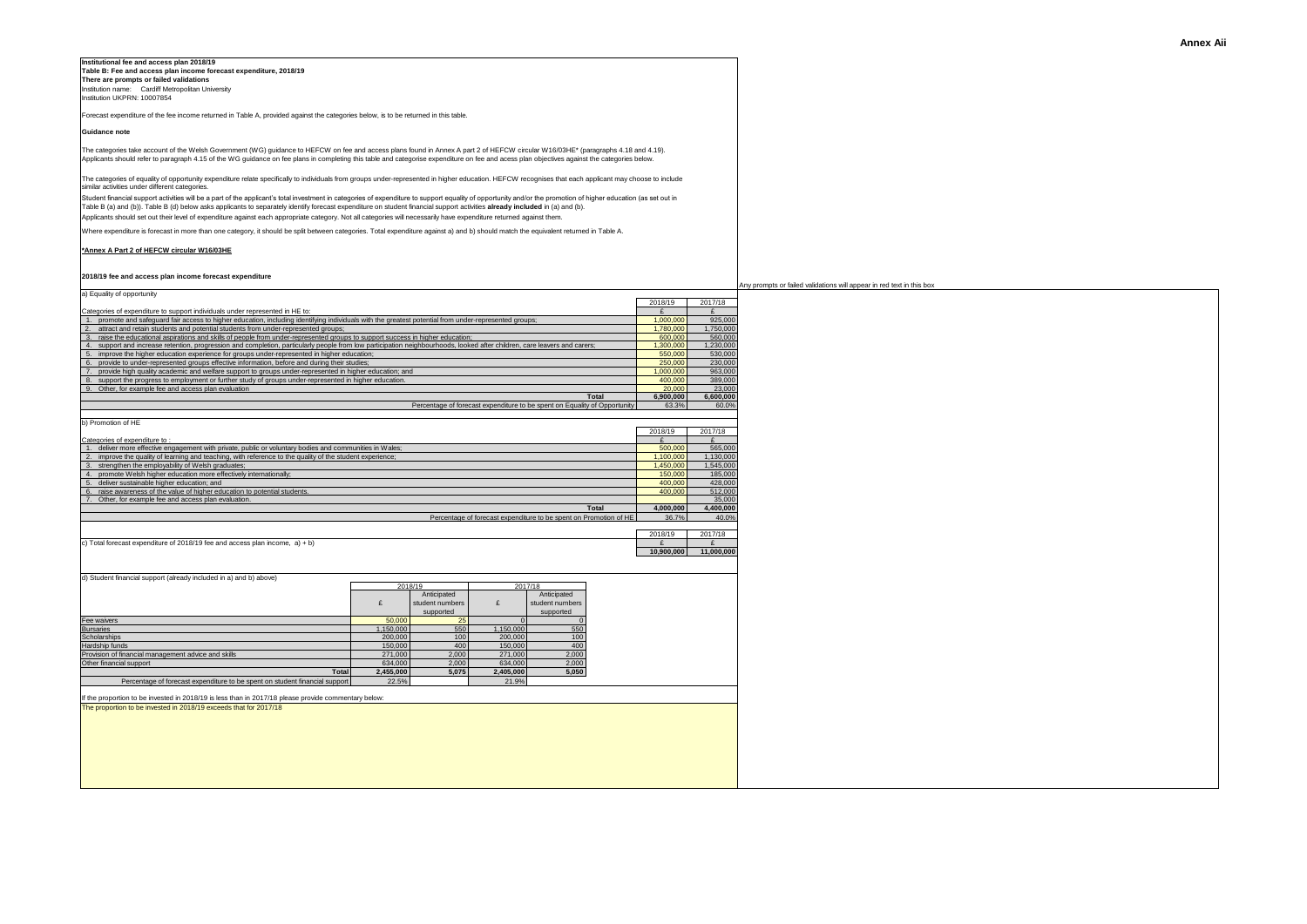#### **Institutional fee and access plan 2018/19 Table C: Fee levels and fee income for full-time undergraduate and PGCE (QTS) students under the post-2012/13 fee regime, 2018/19**

Institution name: Cardiff Metropolitan University

Institution UKPRN: 10007854

This table should be completed where:

rms races shound be completed writtle.<br>- you propose to charge different fees for different courses or cohorts, for full-time undergraduate and PGCE (QTS) provision under the post-2012/13 fee regime. - you propose to charge the same fee for all courses or cohorts, for full-time undergraduate and PGCE (QTS) provision under the post-2012/13 fee regime, but you have provision that you do not validate yourself.

Where different fees are charged for different courses or cohorts, or you have provision that you do not validate yourself, the data on this table plus the data returned on Table D will in total give the same average fee a

The guidance below gives the categories of courses for which information should and shouldn't be returned. Note that information about provision delivered under partnership arrangements is collected in Table D.

### **Guidance note**

**Do include** information about courses: - That you provide and control which are validated by another body but are not part of a franchise arrangement.

- That you provide, control and vaildate yourself.<br>- That you provide and control, that are validated by you, your parent or another body, where you are a subsidiary of that parent, and your parent is not including the cou

**Do not include** information about courses:

- That you franchise out to another provider. - That you provide on behalf of another provider via a franchise agreement.

That you do not provide and that you validate only.

- That are delivered by a subsidiary, where you are the parent of that subsidiary, whether or not the subsidiary is submitting their own fee and access plan.

If you provide courses that have a year out, such as industrial placement, or a year abroad, and different fee levels are charged for these years, then you should return data on this table to conside the visible of the sta charged an £1,800 fee

viou should categorise vour provision into different fee levels by qualification aim and/or subject and/or vear(s) of course as appropriate below. The fields (qualification award and subject) are free text fields so if ano grouping is more appropriate then please provide information on this grouping in these fields.

In completing the year(s) of course column, please specify all years that the fee applies to, for example, '1, 2' or 'All'. A '0' should be used for foundation years.

Il you charge the same fee for all courses or cohorts but have provision that you do not vaildate yoursell then you should include all your full-time undergraduate and PGCE (QTS) provision under the post-2012/13 fee<br>regim

For each category included please provide details of your forecast student numbers.

For further guidance and definitions used in this table, please see **Annex B** of the guidance.

| Summary data                | FT UG      | FT PGCE (QTS) |
|-----------------------------|------------|---------------|
| Total expected income       | 60.305.400 | 3375000       |
| Total expected student no.s | 6.731      | 375           |
| Average fee                 | 8.959      | 9000          |

| Row | Proposed fee | Qualification aim                 | Subject             | Year(s) of | PGCE  | Forecast       | Is this      | If Y, please provide name of validation body | Total expected  |
|-----|--------------|-----------------------------------|---------------------|------------|-------|----------------|--------------|----------------------------------------------|-----------------|
|     |              | (or other grouping)               | (or other grouping) | course     | (QTS) | student        | provision    |                                              | fee income      |
|     |              |                                   |                     |            | Y/N?  | numbers used   | validated by |                                              | (no. students x |
|     |              |                                   |                     |            |       | in calculation | another      |                                              | proposed fee)   |
|     |              |                                   |                     |            |       | of average fee | body?        |                                              |                 |
|     |              |                                   |                     |            |       |                | Y or N       |                                              |                 |
|     |              | Students on a Sandwich Placement  |                     |            |       |                |              |                                              |                 |
|     | 1.800 Year   |                                   |                     |            | 4N    | 38 N           |              |                                              | 68,400          |
|     |              | 9.000 PGCE Programmes             |                     | All        |       | 375 N          |              |                                              | 3,375,000       |
|     |              | All other Full-Time Undergraduate |                     |            |       |                |              |                                              |                 |
|     |              | 9.000 Programmes                  |                     | All        |       | 6.693 N        |              |                                              | 60,237,000      |
|     |              |                                   |                     |            |       |                |              |                                              |                 |
|     |              |                                   |                     |            |       |                |              |                                              |                 |

#### ots or failed validations will appear in red text in this box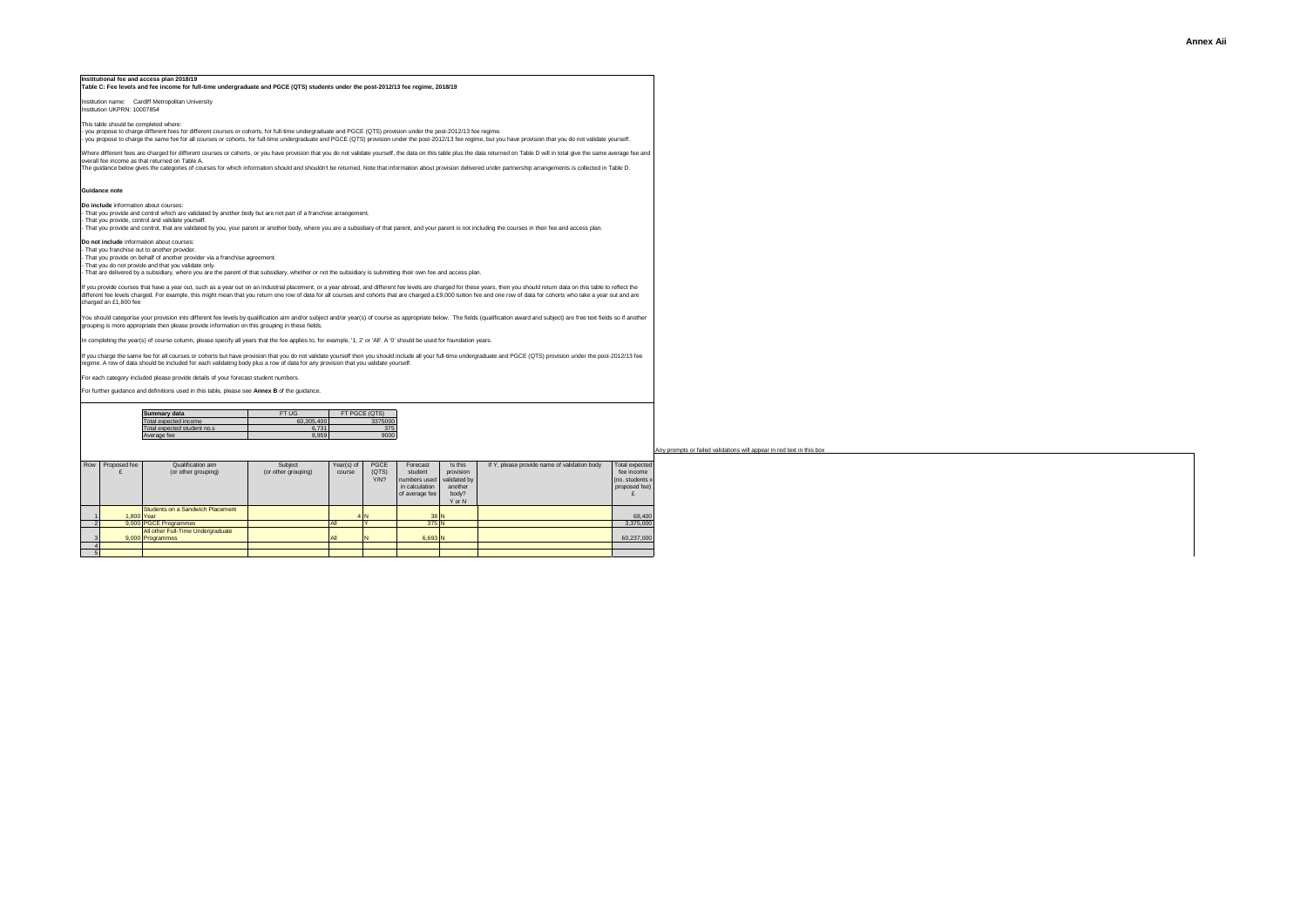ts or failed validations will appear in red text in this box

Institutional fee and access plan 2018/19<br>Table D: Fee levels and fee income for full-time undergraduate and PGCE (QTS) students under the post-2012/13 fee regime for partnership provision based in the UK, 2018/19

Institution name: Cardiff Metropolitan University Institution UKPRN: 10007854

The guidance below gives the categories of courses for which information should and shouldn't be returned. This table should be completed by all providers who franchise out to other charitable providers that are charities or are parents of charitable subsidiaries that are not submitting their own fee and access plan, for full-t post-2012/13 fee regime. The table should be completed only where the other provider or the subsidary is in the UK and the students are based in the UK.<br>Where differed fees are drawn on the state of the state of the intere

#### **Guidance note**

**Do include** information about courses:

- That you franchise out to another charitable provider.<br>- That are delivered by a charitable subsidiary, where you are the parent of that subsidiary, and the subsidiary is not submitting their own fee and access plan.

**Do not include** information about courses:

- That you provide on behalf of another provider via a franchise agreement.

- That you provide and control which are valicated by another body but are not part of a franchise arrangement.<br>- That you provide, control and validate yourself.<br>- That you do not provide and that you validate obyy.<br>- Tha

- That you do not provide and that you vandate only.<br>- That are delivered by a subsidiary, where you are the parent of that subsidiary, and the subsidiary is submitting their own fee and access plan.

**Need to sort this validation out**

- That you franchise out to another non-charitable provider. - That are delivered by a non-charitable subsidiary, where you are the parent of that subsidiary.

In completing the year(s) of course column, please specify all years that the fee applies to, for example, '1, 2' or 'All'. A '0' should be used for foundation years.

Where partnership agreements have been signed before 1 September 2015 please confirm that they include an addendum confirming the provision is covered under the HE Act. Where no such addendum exists, an explanation is requ

For further guidance and definitions used in this table, please see **Annex B** of the guidance.

| Summary data          | FT UG      |  |
|-----------------------|------------|--|
| pected income         | $\sqrt{2}$ |  |
| expected student no.s | 194        |  |
| .                     | 7.6291     |  |

| Row             | Partner name                               | Partner address                                                                                              | Please<br>confirm that<br>the partner<br>is a charity<br>(Confirmed) | Qualification aim<br>Please select from drop down list | Course title                                                      | <b>PGCE</b><br>(QTS)<br>Y/N? | Date of<br>partnership<br>agreement<br><b>DD/MM/YYYY</b> | Where date of<br>partnership<br>agreement is<br>before 1<br>September<br>2015, there is an<br>addendum that<br>confirms<br>the provision is<br>covered under<br><b>HE Act</b><br>(Confirmed) | Year(s) of<br>course | Forecast<br>number of<br>students used<br>in calculation<br>of average fee | Proposed fee<br>£ | Total<br>expected fee<br>income (no.<br>students x<br>proposed<br>fee |
|-----------------|--------------------------------------------|--------------------------------------------------------------------------------------------------------------|----------------------------------------------------------------------|--------------------------------------------------------|-------------------------------------------------------------------|------------------------------|----------------------------------------------------------|----------------------------------------------------------------------------------------------------------------------------------------------------------------------------------------------|----------------------|----------------------------------------------------------------------------|-------------------|-----------------------------------------------------------------------|
|                 |                                            | Bridgend College, Arts Academy, 45 Penarth Road,                                                             |                                                                      |                                                        |                                                                   |                              |                                                          |                                                                                                                                                                                              |                      |                                                                            |                   |                                                                       |
|                 | 1 Bridgend College                         | Cardiff, CF10 5DJ                                                                                            | Confirmed                                                            | (a) a first degree                                     | <b>BA (Hons) Photographic Practice</b>                            |                              | 08/05/2014 Y                                             |                                                                                                                                                                                              |                      | 14                                                                         | 8.000             | 112,000                                                               |
|                 | 2 Bridgend College                         | Bridgend College, Arts Academy, 45 Penarth Road,<br>Cardiff, CF10 5DJ                                        | Confirmed                                                            | (a) a first degree                                     | BA (Hons) Photographic Practice                                   | N                            | 08/05/2014 Y                                             |                                                                                                                                                                                              |                      | $\alpha$                                                                   | 8,000             | 72,000                                                                |
|                 | 3 Bridgend College                         | Bridgend College, Arts Academy, 45 Penarth Road,<br>Cardiff, CF10 5DJ                                        | Confirmed                                                            | (a) a first degree                                     | BA (Hons) Photographic Practice                                   | N                            | 08/05/2014 Y                                             |                                                                                                                                                                                              |                      | $\mathbf{R}$                                                               | 7,500             | 60,000                                                                |
|                 | 4 Bridgend College                         | Bridgend College, Queens Road Campus, Queens<br>Road South, Bridgend, CF31 3UT                               | Confirmed                                                            | (a) a first degree                                     | <b>BSc (Hons) Social Work</b>                                     | N                            | 08/05/2014 Y                                             |                                                                                                                                                                                              |                      | 16                                                                         | 8,000             | 128,000                                                               |
|                 | 5 Bridgend College                         | Bridgend College, Arts Academy, 45 Penarth Road,<br>Cardiff, CF10 5DJ                                        | Confirmed                                                            | (a) a first degree                                     | <b>BSc (Hons) Social Work</b>                                     | N                            | 08/05/2014 Y                                             |                                                                                                                                                                                              |                      | 11                                                                         | 8.000             | 88,000                                                                |
|                 |                                            | Bridgend College, Queens Road Campus, Queens                                                                 |                                                                      |                                                        |                                                                   |                              |                                                          |                                                                                                                                                                                              |                      |                                                                            |                   |                                                                       |
|                 | 6 Bridgend College                         | Road South, Bridgend, CF31 3UT<br>Bridgend College, Pencoed Campus, Pencoed,                                 | Confirmed                                                            | (a) a first degree                                     | <b>BSc (Hons) Social Work</b><br><b>HND Sport Performance and</b> | N                            | 08/05/2014 Y                                             |                                                                                                                                                                                              |                      | 6                                                                          | 7,500             | 45,000                                                                |
|                 | 7 Bridgend College                         | CF35 5LG                                                                                                     | Confirmed                                                            | (e) an HND                                             | Coaching                                                          |                              | 08/05/2014 Y                                             |                                                                                                                                                                                              | All                  | 29                                                                         | 7,500             | 217,500                                                               |
|                 | 8 Bridgend College                         | Bridgend College, Pencoed Campus, Pencoed,<br>CF35 5LG                                                       | Confirmed                                                            | (e) an HND                                             | <b>HNC Sport Performance and</b><br>Coaching                      |                              | 08/05/2014 Y                                             |                                                                                                                                                                                              | All                  | $\sqrt{2}$                                                                 | 7,500             | $\mathbf{0}$                                                          |
|                 | 9 Bridgend College                         | Bridgend College, Cowbridge Road, Bridgend,<br>CF31 3DF                                                      | Confirmed                                                            | (e) an HND                                             | <b>HND Tourism, Hospitality and Events</b><br>Management          |                              | 08/05/2014 Y                                             |                                                                                                                                                                                              | All                  | $\mathbf{R}$                                                               | 7.500             | 60,000                                                                |
|                 | 10 Bridgend College                        | Bridgend College, Cowbridge Road, Bridgend,<br>CF31 3DF                                                      | Confirmed                                                            | (e) an HND                                             | <b>HNC Tourism, Hospitality and Events</b><br>Management          | N                            | 08/05/2014 Y                                             |                                                                                                                                                                                              | All                  | $\sqrt{2}$                                                                 | 7.500             | $\mathbf{0}$                                                          |
|                 |                                            | Bridgend College, Cowbridge Road, Bridgend,<br>CF31 3DF                                                      |                                                                      |                                                        | <b>HND Hospitality and Events</b>                                 | N                            |                                                          |                                                                                                                                                                                              | All                  | 13                                                                         | 7,500             |                                                                       |
|                 | 11 Bridgend College<br>12 Bridgend College | Bridgend College, Cowbridge Road, Bridgend,<br>CF31 3DF                                                      | Confirmed<br>Confirmed                                               | e) an HND<br>(e) an HND                                | Management<br><b>HNC Hospitality and Events</b><br>Management     | N                            | 08/05/2014 Y<br>08/05/2014 Y                             |                                                                                                                                                                                              | All                  | $\Omega$                                                                   | 7,500             | 97,500<br>$\mathbf{0}$                                                |
|                 |                                            | Cardiff and Vale College, Cardiff International                                                              |                                                                      |                                                        |                                                                   |                              |                                                          |                                                                                                                                                                                              | All                  | 17                                                                         | 7.500             |                                                                       |
|                 | 13 Cardiff and Vale College                | Sports Campus, Leckwith Road, Cardiff, CF11 8AZ Confirmed (e) an HND                                         |                                                                      |                                                        | <b>HND Sport Coaching</b>                                         |                              | 01/11/2013 Y                                             |                                                                                                                                                                                              |                      |                                                                            |                   | 127,500                                                               |
|                 | 14 Cardiff and Vale College                | Cardiff and Vale College, Cardiff International<br>Sports Campus, Leckwith Road, Cardiff, CF11 8AZ Confirmed |                                                                      | (e) an HND                                             | <b>HNC Sport Coaching</b>                                         | N                            | 01/11/2013 Y                                             |                                                                                                                                                                                              | All                  | $\sqrt{2}$                                                                 | 7,500             | $\Omega$                                                              |
|                 | 15 Cardiff and Vale College                | Cardiff and Vale College, Barry Campus, Vale of<br>Glamorgan, CF62 8YJ                                       | Confirmed                                                            | (c) a foundation degree                                | <b>FdA Ceramics</b>                                               | N                            | 01/11/2013 Y                                             |                                                                                                                                                                                              | All                  | $\overline{5}$                                                             | 7,500             | 37,500                                                                |
|                 | 16 Cardiff and Vale College                | Cardiff and Vale College, Barry Campus, Vale of<br>Glamorgan, CF62 8YJ                                       | Confirmed                                                            | (c) a foundation degree                                | <b>FdA Contemporary Textile Practice</b>                          | N                            | 01/11/2013 Y                                             |                                                                                                                                                                                              | All                  | $\overline{5}$                                                             | 7,500             | 37,500                                                                |
|                 | 17 Cardiff and Vale College                | Cardiff and Vale College, City Centre Campus,<br>Dumballs Road, Cardiff, CF10 5BF                            | Confirmed                                                            | (c) a foundation degree                                | <b>FdA Graphic Communication</b>                                  | N                            | 01/11/2013 Y                                             |                                                                                                                                                                                              | All                  | $\overline{7}$                                                             | 7,500             | 52,500                                                                |
|                 |                                            | Cardiff and Vale College, City Centre Campus,                                                                |                                                                      |                                                        |                                                                   | N                            |                                                          |                                                                                                                                                                                              | All                  | 24                                                                         |                   |                                                                       |
|                 | 20 Cardiff and Vale College                | Dumballs Road, Cardiff, CF10 5BF<br>Bridgend College, Cowbridge Road, Bridgend,                              | Confirmed                                                            | c) a foundation degree                                 | <b>FdA Product Design</b>                                         |                              | 01/11/2013 Y                                             |                                                                                                                                                                                              |                      |                                                                            | 7,500             | 180,000                                                               |
|                 | 21 Bridgend College                        | CF31 3DF<br>Bridgend College, Cowbridge Road, Bridgend,                                                      | Confirmed                                                            | c) a foundation degree                                 | <b>FdA Applied Art and Design</b>                                 | N                            | 01/11/2013 Y                                             |                                                                                                                                                                                              | All                  | $\Omega$                                                                   | 7,500             | $\mathbf{0}$                                                          |
|                 | 22 Bridgend College                        | CF31 3DF                                                                                                     | Confirmed                                                            | (c) a foundation degree                                | FdSc Food Science and Technology N                                |                              | 01/11/2013 Y                                             |                                                                                                                                                                                              | All                  | $\Omega$                                                                   | 7,500             | $\mathbf{0}$                                                          |
|                 | 23 Cardiff and Vale College                | Cardiff and Vale College, Cardiff International<br>Sports Campus, Leckwith Road, Cardiff, CF11 8AZ Confirmed |                                                                      | (e) an HND                                             | <b>HND Sport Coaching and</b><br>Performance                      | N                            | 01/11/2013 Y                                             |                                                                                                                                                                                              | All                  | 10                                                                         | 7,500             | 75,000                                                                |
|                 | 24 Cardiff and Vale College                | Cardiff and Vale College, Cardiff International<br>Sports Campus, Leckwith Road, Cardiff, CF11 8AZ Confirmed |                                                                      | (e) an HND                                             | <b>HND Sport Conditioning.</b><br>Rehabilitation & Massage        | N                            | 01/11/2013 Y                                             |                                                                                                                                                                                              | All                  | 12                                                                         | 7.500             | 90,000                                                                |
|                 | 25 Cardiff and Vale College                | Cardiff and Vale College, Cardiff International<br>Sports Campus, Leckwith Road, Cardiff, CF11 8AZ Confirmed |                                                                      | (f) an HNC                                             | <b>HNC Sport Conditioning,</b><br>Rehabilitation & Massage        | N                            | 01/11/2013 Y                                             |                                                                                                                                                                                              | All                  | $\Omega$                                                                   | 7.500             | $\Omega$                                                              |
| 26              |                                            |                                                                                                              |                                                                      |                                                        |                                                                   |                              |                                                          |                                                                                                                                                                                              |                      |                                                                            |                   |                                                                       |
| 27<br>28        |                                            |                                                                                                              |                                                                      |                                                        |                                                                   |                              |                                                          |                                                                                                                                                                                              |                      |                                                                            |                   |                                                                       |
| 29              |                                            |                                                                                                              |                                                                      |                                                        |                                                                   |                              |                                                          |                                                                                                                                                                                              |                      |                                                                            |                   |                                                                       |
| 30 <sub>0</sub> |                                            |                                                                                                              |                                                                      |                                                        |                                                                   |                              |                                                          |                                                                                                                                                                                              |                      |                                                                            |                   |                                                                       |